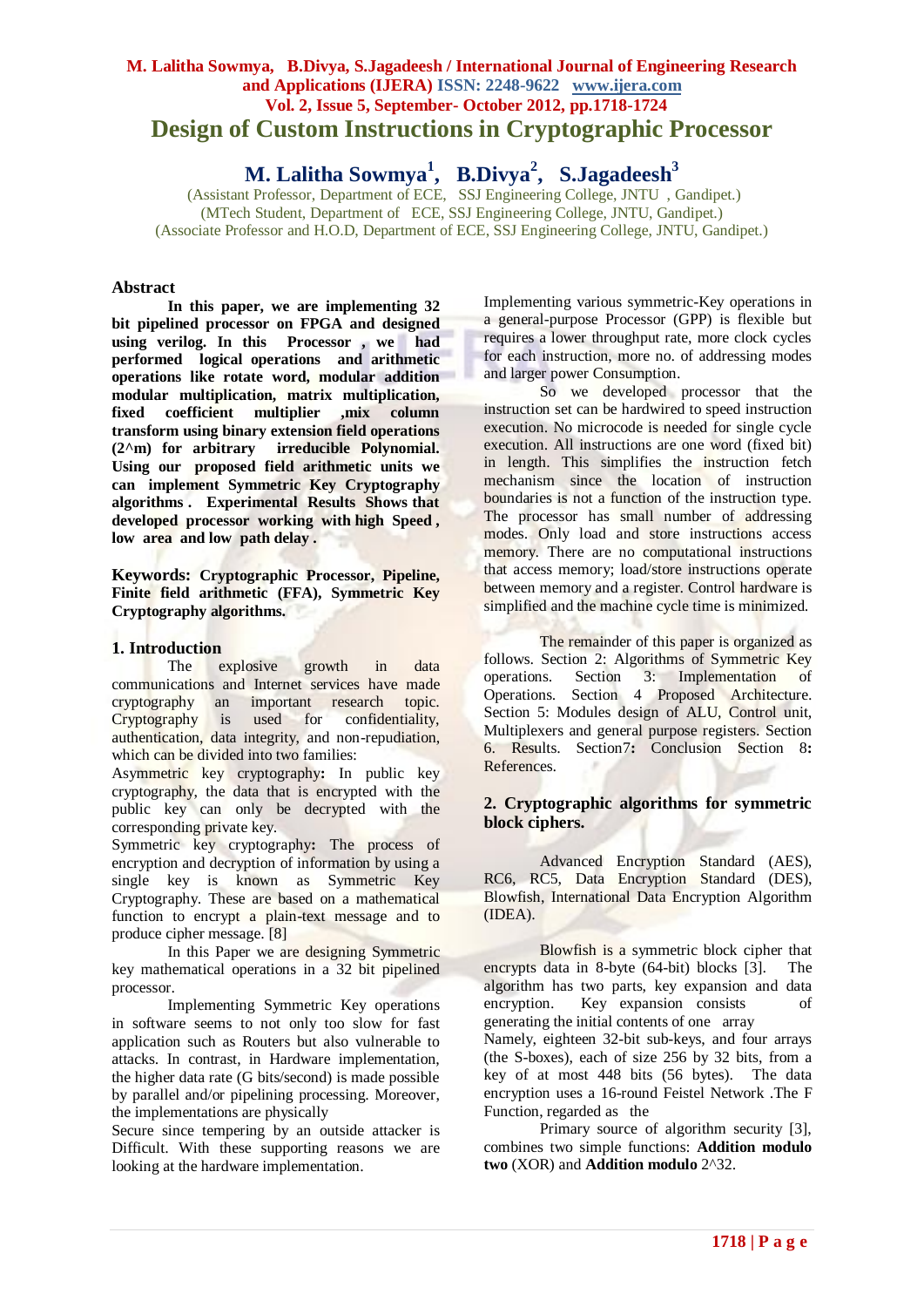AES **[**2] is a block cipher developed in effort to address threatened key size of Data Encryption Standard (DES).It allows the data length of 128, 192 and 256 bits, and supporting three different key lengths, 128, 192, and 256 bits. AES can be divided into four basic operation blocks where data are treated at either byte or bit level. The array of bytes organized as a 4×4 matrix is also called "state" and those four basic steps;**,** Bytes Sub **Shift Row or Rotate Word, Matrix Multiplication, Mix Column**, and AddRoundKey are also known as layers. These four layer steps describe one round of the AES. The number of rounds is depended on the key length, i.e., 10, 12 and 14 rounds for the key length of 128, 192 and 256 bits respectively.

RC5 is exactly designated as RC5-w/r/b, where the variable parameters w, r, and b respectively denote the Word size (in bits), the number of rounds, and the length of secret key (in bytes). The allowable value of w is 16, 32 and 64; the allowable values of r and b range from 0 to 255. The parameter of RC5-32/12/16 is commonly chosen there are three routines in RC5: key expansion, encryption, and decryption. These routines consist of three primitive operations (and their inverse): **words addition , bitwise XOR, and data-dependent left rotation of x by y denoted by**  $x \ll \sqrt{x}$ . Note that only the  $\log(2(w))$ low order bits of y affect this rotation. In the key-expansion routine, the user provided secret key is expanded to fill a key table whose size depends on the number of rounds. The key table is then used in both encryption and decryption.

RC6 **[**7] **is** a symmetric-key algorithm which encrypts 128-bit plaintext blocks to 128-bit cipher text blocks. The encryption process involves

four operations: **Integer addition modulo** 2, **Bitwise exclusive or of two** *w***-bit words,. Rotation to the left, and** 

 $f(X) = (X(2X + 1)) \mod 2$ . W

IDEA [8] algorithm of the encryption process, we provide the original (128bits) cipher key to the mentioned unit. When necessary, the Key Generator Unit produces different sub-keys by performing **circular left shift operation (by 25bits)** on the current key and provides the sub-keys to other units. The unit named as "Multiplication modulo  $216 + 1$ ", is used to perform all the **multiplication modulo 2^16+1 operation, when required. The same is for unit** 

**"Addition modulo 2^16" and unit "Bitwise XOR".** or the parallel implementation of IDEA algorithm, the entire encryption process can be performed in several steps and performing

operations in parallel wherever possible. Parallelism in operations can be achieved both in software and using hardware.

### **3. Implementation of Algorithm operations.**

#### **3.1 Modular Addition Two.**

The addition of two elements in a finite field is achieved by "adding" the coefficients for the corresponding powers in the polynomials for the two elements. The addition is

Performed with the XOR operation (denoted by  $\oplus$  ) i.e., modulo 2 -so that  $1 \oplus 1 = 0$ ,  $1 \oplus 0 = 1$ , and  $0 \oplus$  $0 = 0.$ 

Require: Binary Polynomials a (z), b (z) with maximum degree m-1. Ensure:  $c(z) = a(z) + b(z)$ . 1: for i from 0 to M-1 do 2:  $C[i] \leftarrow A[i] \oplus B[i]$ . 3: end for 4: Return(c).

#### **3.2 .Modular Multiplication 2^8**

In the polynomial representation, multiplication in GF  $2^{\wedge}8$  (denoted by •) corresponds with the multiplication of polynomials modulo an **irreducible polynomial** of degree 8. A polynomial is irreducible if its only divisors are one and itself. For the AES algorithm, this irreducible polynomial is

 $m(x) = x^8$ .

For Example,  $\{57\}$ .  $\{83\} = \{C1\}$ , because

$$
(x^{6} + x + x^{2} + x + 1) (x^{7} + x + 1) =
$$
\n
$$
x^{13} + x^{11} + x^{9} + x^{8} + x^{7} + x^{7} + x^{5} + x^{3} + x^{2} + x +
$$
\n
$$
x^{6} + x^{4} + x^{2} + x + 1 =
$$
\n
$$
x^{13} + x^{11} + x^{9} + x^{8} + x^{6} + x^{5} + x^{4} + x^{3} + 1.
$$
\nAnd\n
$$
x^{13} + x^{11} + x^{9} + x^{8} + x^{6} + x^{5} + x^{4} + x^{3} + 1
$$
 modulo\n
$$
x^{8}.
$$
\nIn Prime Field operations modulo means divide it

In Prime Field operations modulo means divide it requires more time .so in binary field operation it requires less time with simple addition.

$$
x13+x11+x9+x8+x6+x5+x4+x3+1+ + x8 = x6+x5+x4+x3+1.
$$
  
\n{101011011110}  $\oplus$  {0000010000000} =  
\n{111101}.

#### 3**.3 .Mix Columns () Transformation.**

The Mix column () Transformation operates on the state column-by-column as a fourterm polynomial .The columns are considered as polynomials over GF(2^8) and multiplied modulo  $x^4 + 1$  with a fixed polynomial  $a(x)$ , given by  $a(x)$  $=\{03\}x + \{01\}x + \{01\}x + \{02\}$ .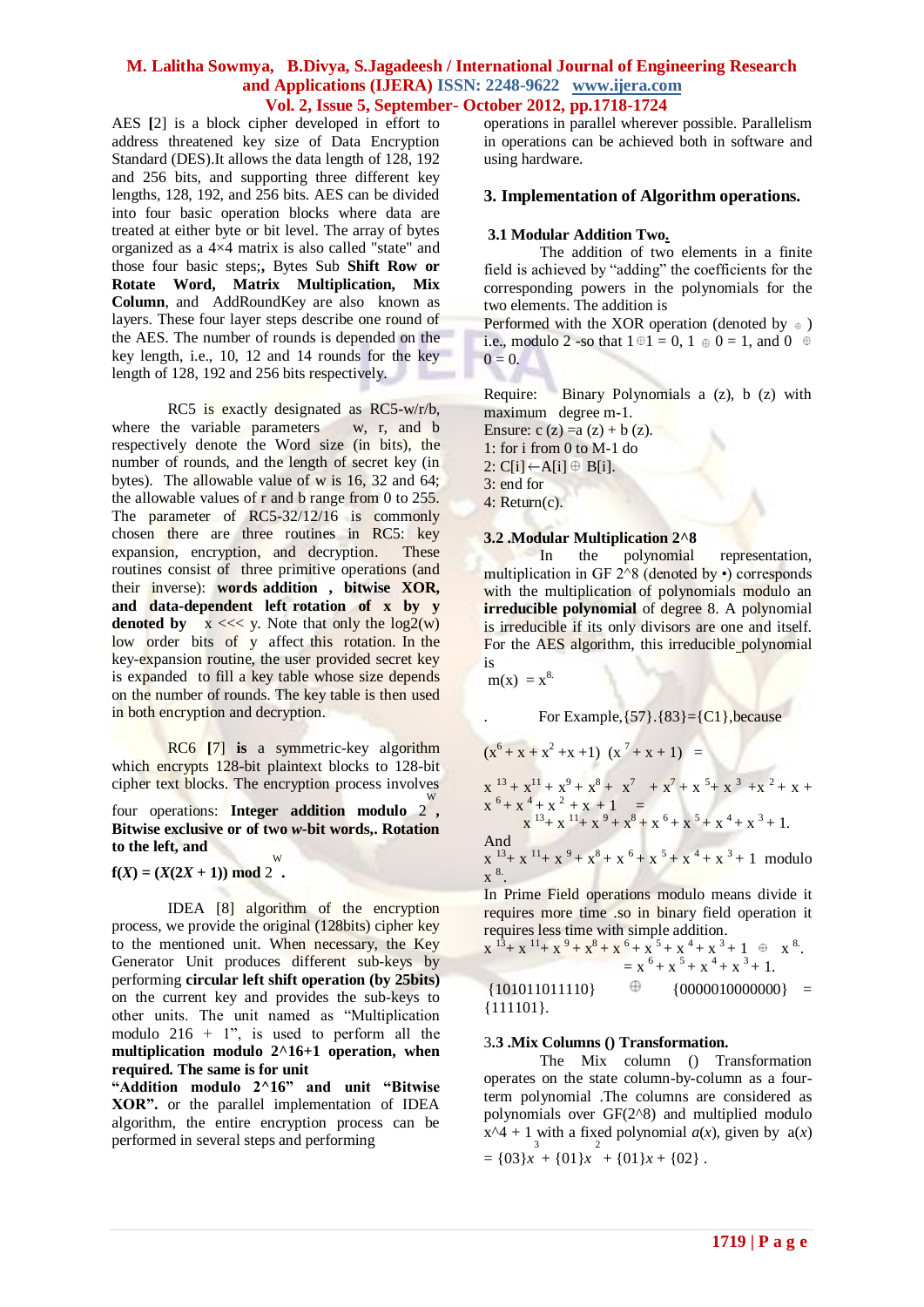|           | $\frac{1}{2}$ $\frac{1}{2}$ $\frac{1}{2}$ $\frac{1}{2}$ $\frac{1}{2}$ $\frac{1}{2}$ $\frac{1}{2}$ $\frac{1}{2}$ $\frac{1}{2}$ $\frac{1}{2}$ $\frac{1}{2}$ $\frac{1}{2}$ $\frac{1}{2}$ $\frac{1}{2}$ $\frac{1}{2}$ $\frac{1}{2}$ $\frac{1}{2}$ $\frac{1}{2}$ $\frac{1}{2}$ $\frac{1}{2}$ $\frac{1}{2}$ $\frac{1}{2}$ |  |           |                     |            |                                    |                                 |            |
|-----------|---------------------------------------------------------------------------------------------------------------------------------------------------------------------------------------------------------------------------------------------------------------------------------------------------------------------|--|-----------|---------------------|------------|------------------------------------|---------------------------------|------------|
|           |                                                                                                                                                                                                                                                                                                                     |  |           | MixColumn Transform |            |                                    |                                 |            |
| $S_{0,0}$ | $S_{0,c}$ $S_{0,2}$                                                                                                                                                                                                                                                                                                 |  | $S_{0,3}$ |                     | $S'_{0,0}$ | $\mid S'_{0,c} \mid S'_{0,2} \mid$ |                                 | $S'_{0,3}$ |
| $S_{1,0}$ | $S_{1,c}$ $S_{1,2}$                                                                                                                                                                                                                                                                                                 |  | $S_{1,3}$ |                     | $S'_{1,0}$ | $S'_{1,c}$ $S'_{1,2}$              |                                 | $S'_{1,3}$ |
| $S_{2,0}$ | $S_{2,c}$ $S_{2,2}$                                                                                                                                                                                                                                                                                                 |  | $S_{2,3}$ |                     |            | $S'_{2,0}$ $S'_{2,c}$ $S'_{2,2}$   |                                 | $S'_{2,3}$ |
| $S_{3,0}$ | $S_{3,c}$ $S_{3,2}$                                                                                                                                                                                                                                                                                                 |  | $S_{3,3}$ |                     | $S'_{3,0}$ |                                    | $ S'_{3,c}  S'_{3,2}  S'_{3,3}$ |            |

#### **Fig 1: Mix Column Transform.**

To derive a suitable Mix Column transform architecture, the trans formation matrix given in Fig can be rewritten as  $\mathbf{s}'(\mathbf{x}) = \mathbf{s}(\mathbf{x}) \cdot \mathbf{a}(\mathbf{x}) \cdot \left| \mathbf{a}(\mathbf{x}) \right| + 1,$ where • denotes finite field polynomial multiplication i.e.,

$$
\begin{bmatrix} s_{0,c} \\ s_{1,c} \\ s_{2,c} \\ s_{3,c} \\ \vdots \\ s_{3,c} \end{bmatrix} = \begin{bmatrix} 02 & 03 & 01 & 01 \\ 01 & 02 & 03 & 01 \\ 01 & 01 & 02 & 03 \\ 03 & 01 & 01 & 02 \end{bmatrix} \begin{bmatrix} s_{0,c} \\ s_{1,c} \\ s_{2,c} \\ s_{3,c} \\ s_{3,c} \end{bmatrix}
$$
 for  $0 \le c < Nb$ .

As a result of this multiplication, the four bytes in a column are replaced by the following.

 $S_{0,c}^1 = (\{02\}, S_{0,c}) \oplus (\{03\}, S_{1,c}) \oplus S_{2,c} \oplus S_{3,c}$  $S_{1,c}^1 = S_{0,c} \bigoplus (\{02\} S_{1,c}) \bigoplus (\{03\} S_{2,c}) \bigoplus S_{3,c}$  $S_{2,c}^1 = S_{0,c} \oplus S_{1,c} \oplus ((02) . S_{2,c}) \oplus ((03) . S_{3,c})$  $S_{3,c} = (\{03\} \cdot S_{0,c}) \oplus S_{1,c} \oplus S_{2,c} \oplus (\{02\} \cdot S_{3,c})$ 



**Fig .2 Mix Columns Transform Architecture**

There are many ways to implement a finite field multiplier. An originally proposed one in the AES takes the form of XTime ( ) which is essentially multiplied by  $x$  or left-shift with  $\{1B\}$ feedback. That could imply either a bit-serial or a bit-parallel architecture. Rudra [3] proposed the implementation of Rijndael system with composite field arithmetic. We are considering a fast multiplier, simple, small area, and support pipeline architecture (if needed). Notice of the fix-value multiplications (by  $\{02\}$  or by  $\{03\}$ ) leads us to a fixed-coefficient multiplication in GF (2^8) that fulfils our requirements. We are investigating this multiplier...

#### **3.5. Fixed Coefficients Multiplier**.

Let Si,  $c = B(x)$  be an element to be multiplied.  $B(x)$ can also be written in the polynomial form as;

$$
B(x) = b_0 + b_1x + b_2x^2 + b_3x^3 + b_4x^4
$$
  

$$
b_5x^5 + b_6x^6 + b_7x^7
$$
 (Eq 3.5.1)

Where  $b \in (0,1)$ .

Multiplications used in the Mix Column transformation are  $\{03\}$ . B(x) = (x+1 )B(x) and  ${02}.B(x) = x.B(x)$ . The resulted multiplications are:

 ${03}.B(x) = (b_0 \oplus b_7) + (b_0 \oplus b_1)x + (b_1 \oplus b_2)x^2$ +  $(b_2 \oplus b_3)x^3 + (b_3 \oplus b_4)x^4 + (b_4 \oplus b_5)x^5 +$  $(b_5 \oplus b_6) x^6 + (b_6 \oplus b_7) x^7$ . (Eq: 3.5.2)  ${02}.B(x) = b_7 + (b_0) x + b_1 x^2 + b_2 x^3 + b_3 x^4$  $+$  b <sub>4</sub> x<sup>5</sup> + b <sub>5</sub>x<sup>6</sup> + b<sub>6</sub> x<sup>7</sup> (Eq 3.5.3)

Implementations of above equations are simple since Additions are simply XORs. As an example the circuit to Compute x.Bi is shown in Fig (3) below. The implementation of  $(x + 1)$  Bi shown in Fig (4). Can be done similarly. According to terms given in (2), and an architecture shown in Fig.(4) , the maximum delay time is expected to be that of the a delay unit of a 2-input XOR gate.



**Fig 3: A×2 Fixed Coefficient Multiplier.**



**Fig** *4:* **A×3 Fixed Coefficient Multiplier.**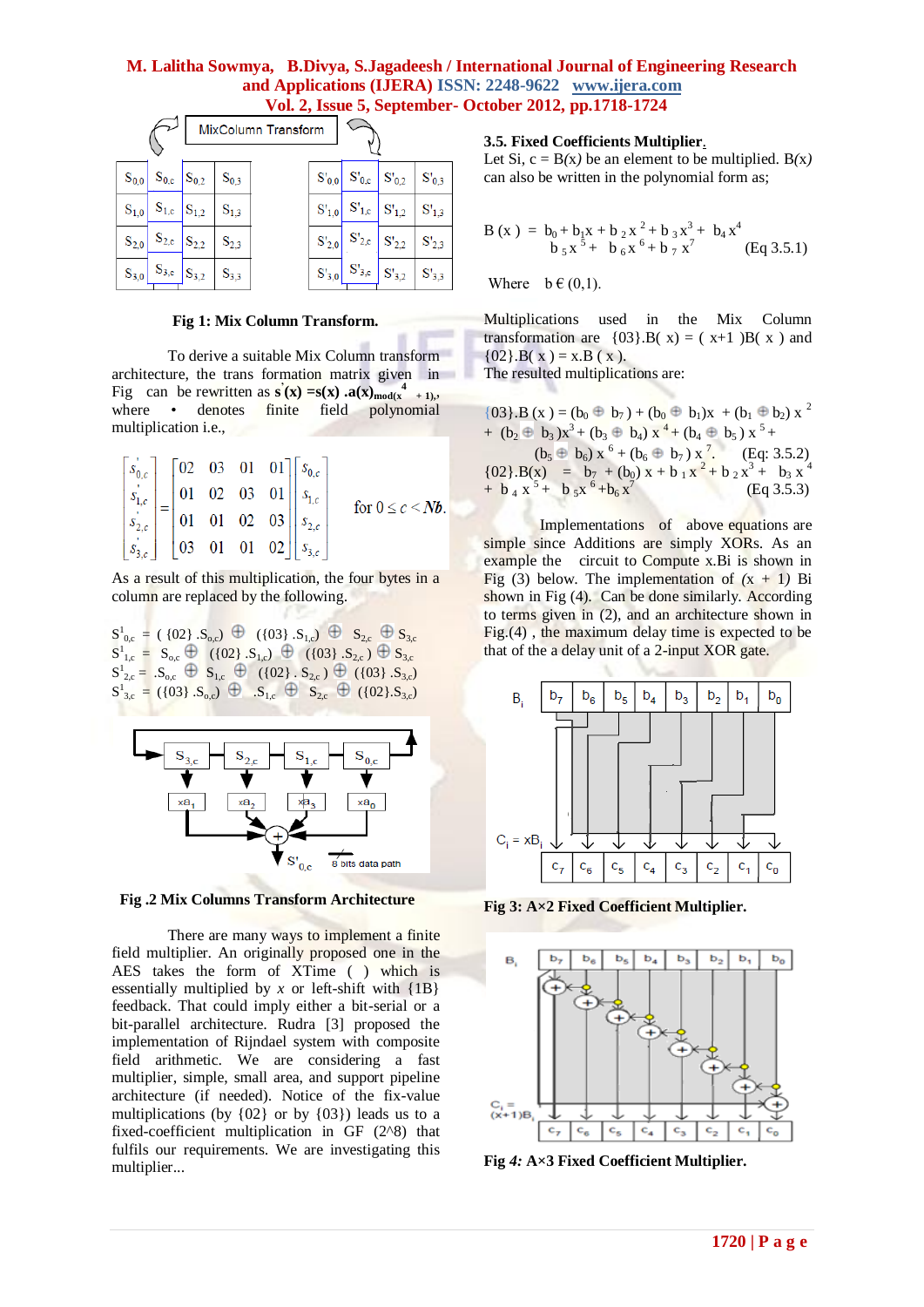a per

#### **3.6 Multiplier X (2X + 1) Modulo 2^8.**

Let,  
\n
$$
X = b_0 + b_1 x + b_2 x^2 + b_3 x^3 + b_4 x^4
$$
\n
$$
b_5 x^5 + b_6 x^6 + b_7 x^7
$$
\n(Eq 3.6.1)

Now,

$$
{02}.B(x) + 1 = (b7+1) + (b0) x + b1 x2 + b2 x3 +b3 x4 + b4 x5 + b5 x6 + b6 x7 (Eq 3.6.2)
$$

x. (
$$
\{02\} \cdot x + 1\}
$$
 mod  $2^8 = x$ . ( $\{02\} \cdot \{x\} + 1$ )  $\oplus x^8$   
(Eq 3.6.3)

Eq (3.6.3), operation requires less time to implement Rc6 Algorithm.

# **3.7 Shift Row Transform**.

In the **Shift Rows()** transformation, the bytes in the last three rows of the State are cyclically shifted over Different numbers of bytes.

ShiftRows()  $s_{r,1}$  $s_{r,2}$  $s_{r,1}$   $s_{r,2}$   $s_{r,3}$ k  $S_{0,3}$  $\boldsymbol{s}_{0,3}$  $s_{0,2}$  $S_{0,0}$  $\boldsymbol{S}_{0,1}$  $\boldsymbol{S_{0,2}}$  $S_{0,0}$  $S_{0,1}$  $s_{1,0}$  $\mathcal{S}_{1,1}$  $\mathfrak{s}_{\scriptscriptstyle 1,2}$  $S_{1,3}$ ┌███▊▜▀  $\bar{s}_{1,1}$  $s_{1,2}$  $s_{1,3}$  $\bar{s}_{1,0}$ الليال  $s_{2,0}$  $\bar{s}_{2,1}$  $s_{2,2}$  $S_{2,3}$  $s_{2,2}$  $s_{2,3}$  $s_{2,0}$  $s<sub>2</sub>$  $\bar{s}_{3,2}$  $s_{3,0}$  $s_{3,2}$  $s_{3,1}$  $S_{3,0}$  $S_{3,1}$  $S_3$  $s_{33}$ 

# **Fig 5. Shift Rows Architecture.**

### **4. Cryptography Processor.**

The architecture of an 32 bit processor is shown in Fig 6. The processor [1] is designed with load/store architecture. Separate memory for instructions (program) and data Different stages of the pipeline perform simultaneous Accesses to memory. This Harvard style of architecture can Either be used with two completely different memory Spaces, a single dual-port memory space with separate data and instruction.. Three stages of pipelining have been incorporated in the design which increases the speed of operation.

The processor presented instruction set and uses a Single Instruction – Single Data (SISD) execution order. Its main characteristics are:

• Sixteen 32-bit general purpose registers.

•ALU with basic arithmetic and logical operations.

In this processor we are performing various operations of cryptography so we called as cryptography processor.



#### **Fig 6. Cryptography Processor Architecture.**

### **4.1 Instruction Set.**

For a complete design, it was necessary to create a specific instruction set and its own assembly code with its proper instruction format. The Instructions are classified into two groups.

•Data Manipulation (Load and Storage).

• Operations (Arithmetic and Logical).

The Logical operations like Shift Left, Shift Right, and Rotate Word Which requires only one Source Register. Shown in Type 3.

The Arithmetic Operations like addition ,modular functions ,etc to execute these operations we requires two source registers and to tore result in destination register. Shown in Type 2.

The Load instructions and store instructions Requires address from different data sources shown in Type 1.

 Table 1 describes complete Instruction set. Each Instruction having its own Opcode.As the complete set contains 13 instructions; 4 bits are enough to represent them.

**Table:1 Instruction Set Of The Developed Processor.**

| Syntax                        | operation                     | Description                              |
|-------------------------------|-------------------------------|------------------------------------------|
| <b>Nop</b>                    | nop                           | No operation.                            |
| $Ld$ $SL$ $[A]$               | Sr = Mem[Addr].               | Move data from memory to register sr.    |
| Addition (A,B).               | $C = A \oplus B$ .            | GF(2") Addition.                         |
| ModularAddition (A,B).        | $C = A+B$ Mod P.              | GF(2"") Modular Addition.                |
| Modular Multiplication (A,B). | $C = A^*B \text{ Mod } P.$    | GF(2"") Modular Multiplication.          |
| Matrix Multiplication (A,B).  | $C = A^*B$ Mod x4+1.          | Polynomial GF(2"")Matrix Multiplication. |
| MixColumn (A,B).              | $C = Y^*A \text{ Mod } x4+1.$ | Polynomial GF(2"")Mix Column Transform.  |
| FixedMultiplier (A).          | $C = \{03\}^* A$ .            | Reduction Multiplication.                |
| AMXModulo (A).                | $C = A^*(2A+1)$ Mod P.        | Reduction Modulo Multiplication.         |
| Length Rotation (A,B).        | $C = AC8$                     | Variable length Rotation.                |
| Rotate word (A).              | $C = Shifthew(A)$ .           | . Rotate Word.                           |
| Left Shift (A)                | $C = A>>1.A<<1$               | Logical Left Shift, Right Shift.         |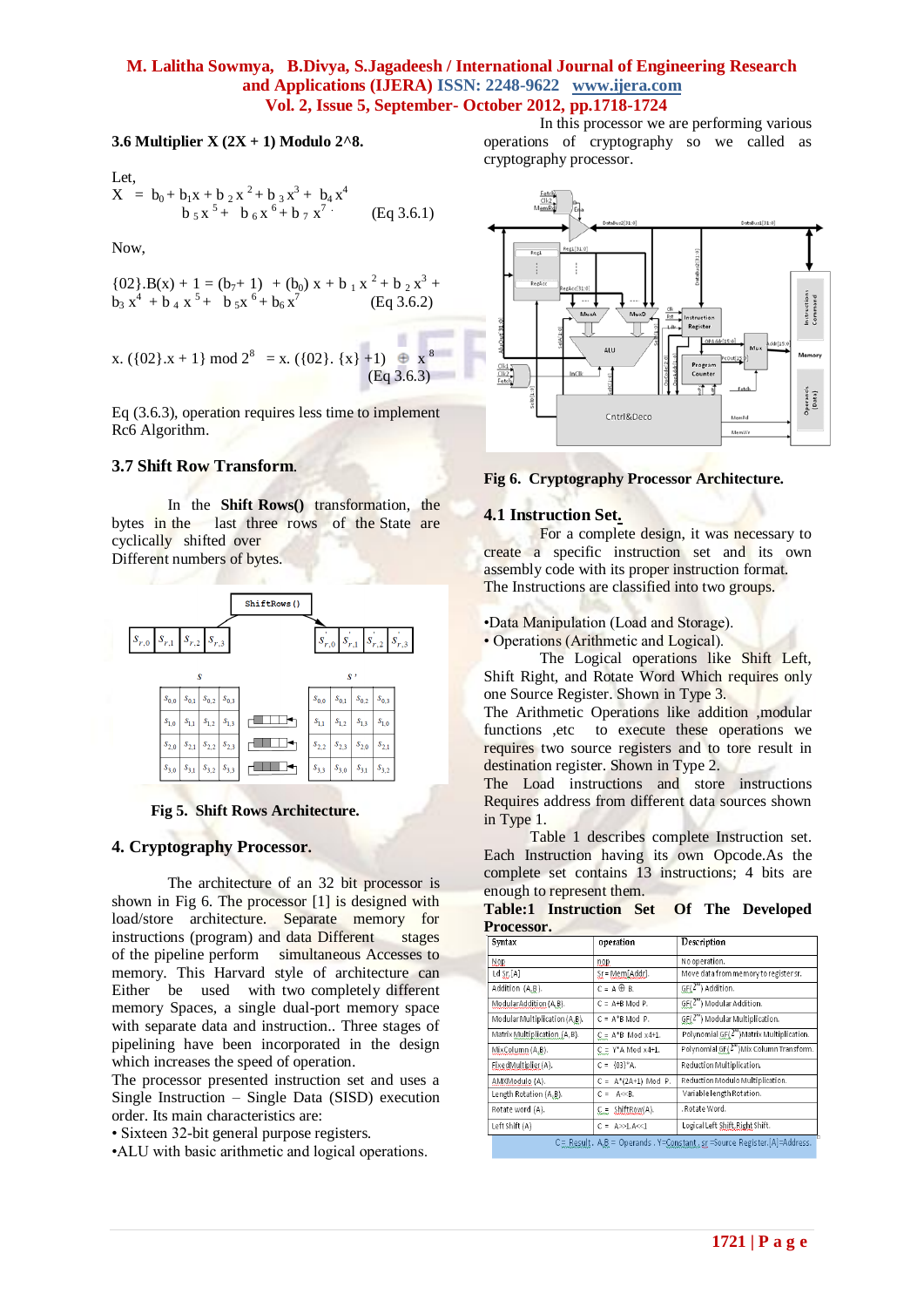### **Type1.**

| 31     | 29 |          | 2524     | 2019 |    | 1615            | 0        |
|--------|----|----------|----------|------|----|-----------------|----------|
| OpCode |    | Not Used |          |      | Rd | Operand Address |          |
| Type2. |    |          |          |      |    |                 |          |
| 31     | 29 |          | 2524     | 2019 |    | 1615            | 0        |
| Opcode |    | Rs1      | Not Used |      | Rd | Operand Address |          |
| Type3. |    |          |          |      |    |                 |          |
| 31     | 29 |          | 2524     | 2019 |    | 1615            | $\Omega$ |
| OpCode |    | Rs1      | Rs2      |      | Rd | Operand Address |          |

### **5. Modules Design of Architecture.**

#### **5.1 Control Unit.**

The control unit design is based on using FSM (Finite State Machine) and we designed it in a way that allows each state to run at one clock cycle, the first state is the reset which is initializes the CPU internal registers and variables. The machine goes to the reset state by enabling the reset signal for a certain number of clocks. Following the reset state Would be the instruction fetching and decoding states which will enable the appropriate signals for reading instruction data from the ROM then decoding the parts of the instruction. The decoding state will also select the next state depending on the instruction, since every instruction has its own set of states, the control unit will jump to the correct state based on the instruction given. After all states of a running instruction are finished, the last one will return to the fetch state which will allow us to process the next instruction in the program. Fig7: shows the state diagram for the control unit.



**Fig 7. State Diagram of Control Unit.**



**Fig 8: Top Block of Control and Decode.**

#### **5.2 General Purpose Registers.**

General Purpose Registers (GPRs) store and save operands And results during program execution. ALU and memories must be able to write/read those registers, so a set of Sixteen 32-bit registers were used, along with multiplexers and control& decoder which register is read or written. These two registers are the Operands to ALU which performs the operation.



**Fig 9: Simulated Timing diagram of General Purpose Registers.**

#### **5.3 Instruction Register**.

In**str**uction registers store the instruction which read from the program memory, and keep it as an output for the decoder, which separates the operation code, Source Registers, Operand address and operands and these values will set to General purpose registers, Multiplexers and ALU to execute the command. This is achieved simply using buffers to translate data to/from the processor.

| Name             | /alue    | 5ti | $1$ $-20$ $-1$ $-40$ $-1$ $-60$ $-1$ $-80$ $-1$ $-100$ |
|------------------|----------|-----|--------------------------------------------------------|
| e- Cik           |          |     |                                                        |
| D-Rst            |          |     |                                                        |
| le-Fidtr         |          |     |                                                        |
| <b>►</b> DataBus | 01010101 |     | ntototo:                                               |
| ⊞ → OpCodel      |          |     |                                                        |
|                  |          |     |                                                        |
| ⊕ ∏nr∆ddr        |          |     |                                                        |
| ™ LinsAddi       |          |     |                                                        |
| ™ HnAddi         |          |     |                                                        |
|                  |          |     |                                                        |

#### **Fig 10: Simulated Timing diagram of Instruction Register**

#### **5.4 Arithmetic logical unit (ALU).**

The Arithmetic-Logic Unit has 12 operations; each one of them was created and converted into a symbol, then, a multiplexor was placed in order to obtain a 4 bit selector

The ALU design comprises of 2 units. One unit is meant for logic operation and the other unit is meant f or Arithmetic operations shown in Table .1**.**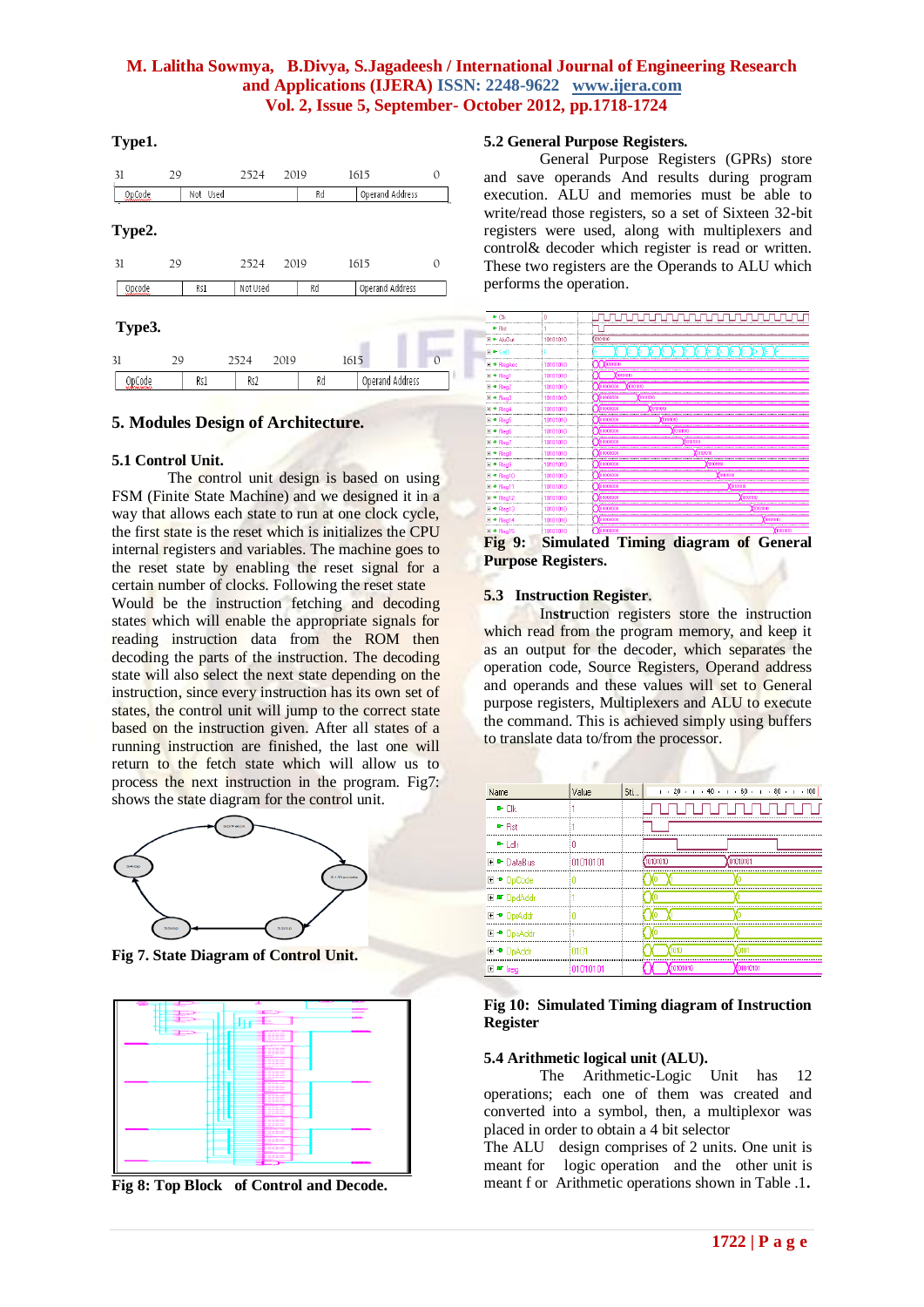

**Fig 11: Top Block of ALU**



**Fig 12: Simulated Timing diagram of ALU**



**Fig 13: Top Block of 32 Bit Processor.**

#### **6. Results:**

The ISE of the 32 bit processor was described using the Verilog .The tool chain

including the Active HDL simulator and synthesized with the Xilinx 9.2i tool;

After synthesized the Hardware resource consumption for the complete processor implemented in a **Xilinx** Virtex4 **XC4VlX15- 12Sf363** FPGA is shown in Table 2, The number of slice flip flops utilization is minimal due to the combinational nature of the processor being capable of executing an instruction in few clock cycles.

| <b>Hardware</b><br>Table<br>2: |      | <b>Resource</b> | <b>Consumed</b>    |
|--------------------------------|------|-----------------|--------------------|
| Logic Utilization              | Used | Available       | <b>Utilization</b> |
| Number Of Slices               | 843  | 6144            | 13%                |
| Number of slices FilpFlops     | 593  | 12288           | 4%                 |
| Number of 4 LUT FlipFlops      | 1315 | 12288           | 10%                |
| Number of bonded IOBs          | 54   | 240             | 22%                |

For complete processor the total equivalent gate count for the complete processor is **14,518 gates ,** Maximum combinational path delay is **6.509ns** Maximum Frequency : **92.659MHz** , the area utilized only **13%.**

### **7. Conclusion.**

Thus the 32 bit cryptographic Processor perform mathematical computations used in Symmetric Key Algorithms has been designed using verilog the simulations are done with Active HDL simulator. The design is verified through exhaustive simulations. Thus processor architecture follows that one instruction executes in one clock cycle. By this we increase overall performance of the speed with low area and low propagation delay. In order to obtain a more sophisticated architecture is necessary to add some advanced techniques pipelining this processor can also perform floating point operations. And differential equations. Apart from this it can be used in portable gaming kits, Smart cards, ATMs.

#### **References.**

- [1] Antonio H. Zavala "*RISC Based Architecture for Computer Hardware Introduction* **Edición**,, 2011 IEEE**.**
- [2] NIST, "*Advanced Encryption Standard (AES), (FIPPUB 197)*", November 26, 2001, [http://csrc.nist.gov/publications/.](http://csrc.nist.gov/publications/)
- [3] A. Rudra et. al., *"Efficient Implementation of Rijndael Encryption with Composite Field Arithmetic",* Proc.CHES2001, LNCS *Vol. 2162, pp.175-188, 2001*.
- [4] Rohit Sharma, Vivek Kumar Sehgal, Nitin Nitin1, Pranav Bhasker, Ishita Verma, 2009, "*Design And Implementation Of 64- Bit RISC Processor Using Computer Modeling And Simulation*, pp. 568 – 573.
- [5] R. Uma / International Journal of Engineering Research and Applications (IJERA) ISSN: 2248-9622 *www.ijera.com*